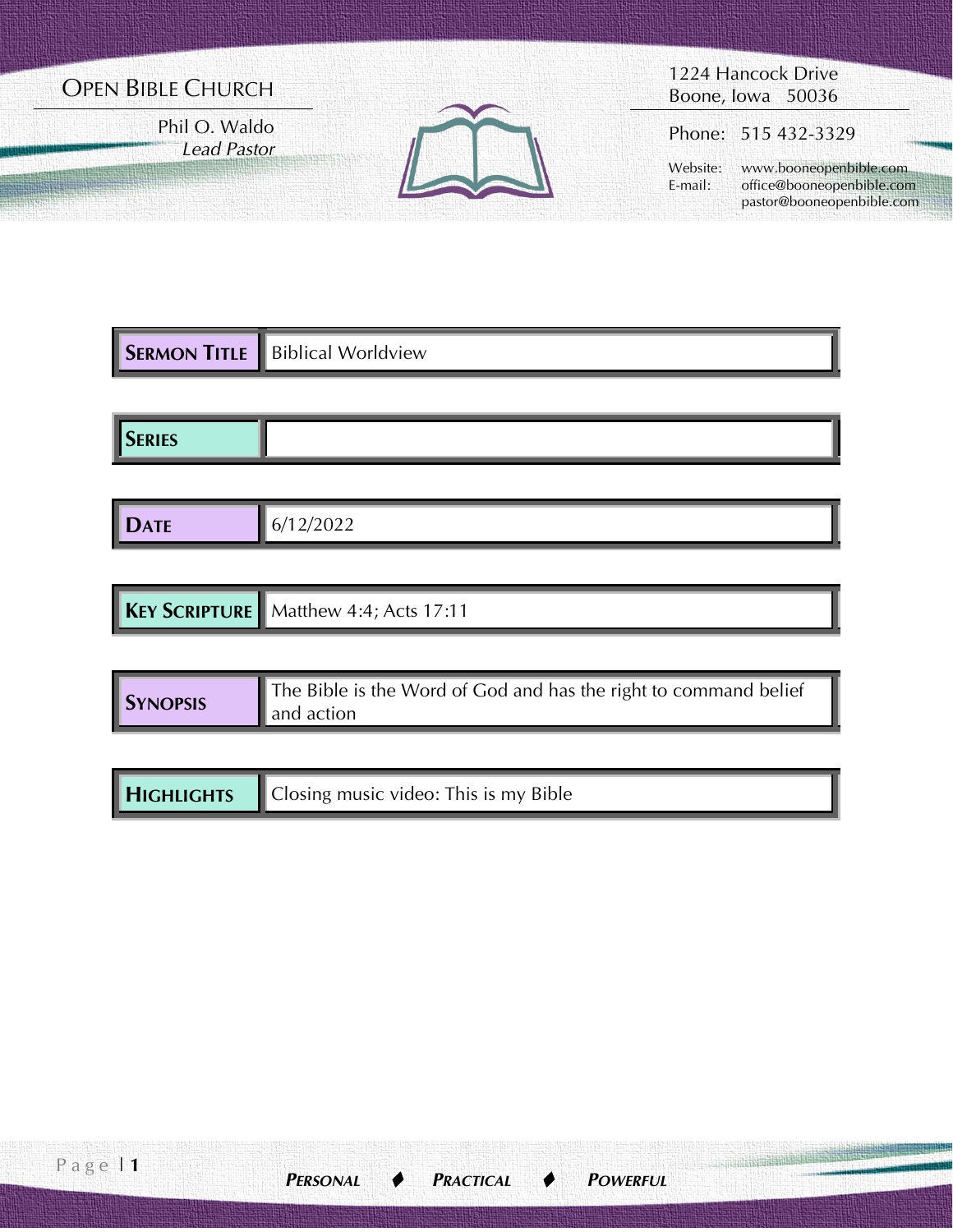

# **Biblical Worldview**

Imagine if you will, a Supreme Being who created the entire universe, including space and time. He set the order of everything – the mathematical and scientific laws by which our universe runs. He literally created everything from nothing - He simply spoke it all into existence. This Supreme Being also created all the various forms of life, each with its own special purpose. And, at the top of the ladder of his creation, he made human beings to be a reflection of himself. In all of the universe, only humans were designed to have an actual relationship with their Creator.

Since this Supreme Being is so far advanced and above all of creation, being in close proximity to him is actually lethal. Nobody can see or be near him and survive. But, he still wants to interact with his creation. So, he created a document in human language in order communicate with us. This document includes the account of his creative work as well as his early involvement with humans. In addition, this document, or manual, gives instructions on how to become a remodeled human being that is capable of surviving in his presence and living forever. Wouldn't you want to know more about this document? If there's instructions on how to live forever, wouldn't you want to know what those instructions were? Wouldn't you want to know what this Supreme Being is saying?

Here's the truth: we know all about this document or manual. It's been widely distributed and available to everyone. Most even know the gist of what it says. But few actually spend time reading it and trying to understand it. Of course, I'm talking about the Bible.

The Bible answers humanity's biggest questions… "Where did we come from?" and "who are we?" "What has gone wrong with the world? How can it be fixed?" And, "Where are we going?" Even though the Bible deals with all these hard questions, few people actually take the time to find the answers and then adjust their viewpoints to reflect that of our Creator. People have all sorts of ideas to answer these "big" questions.

Where did we come from? Were we created by God or just a cosmic "accident?" Did some advanced alien race seed our planet?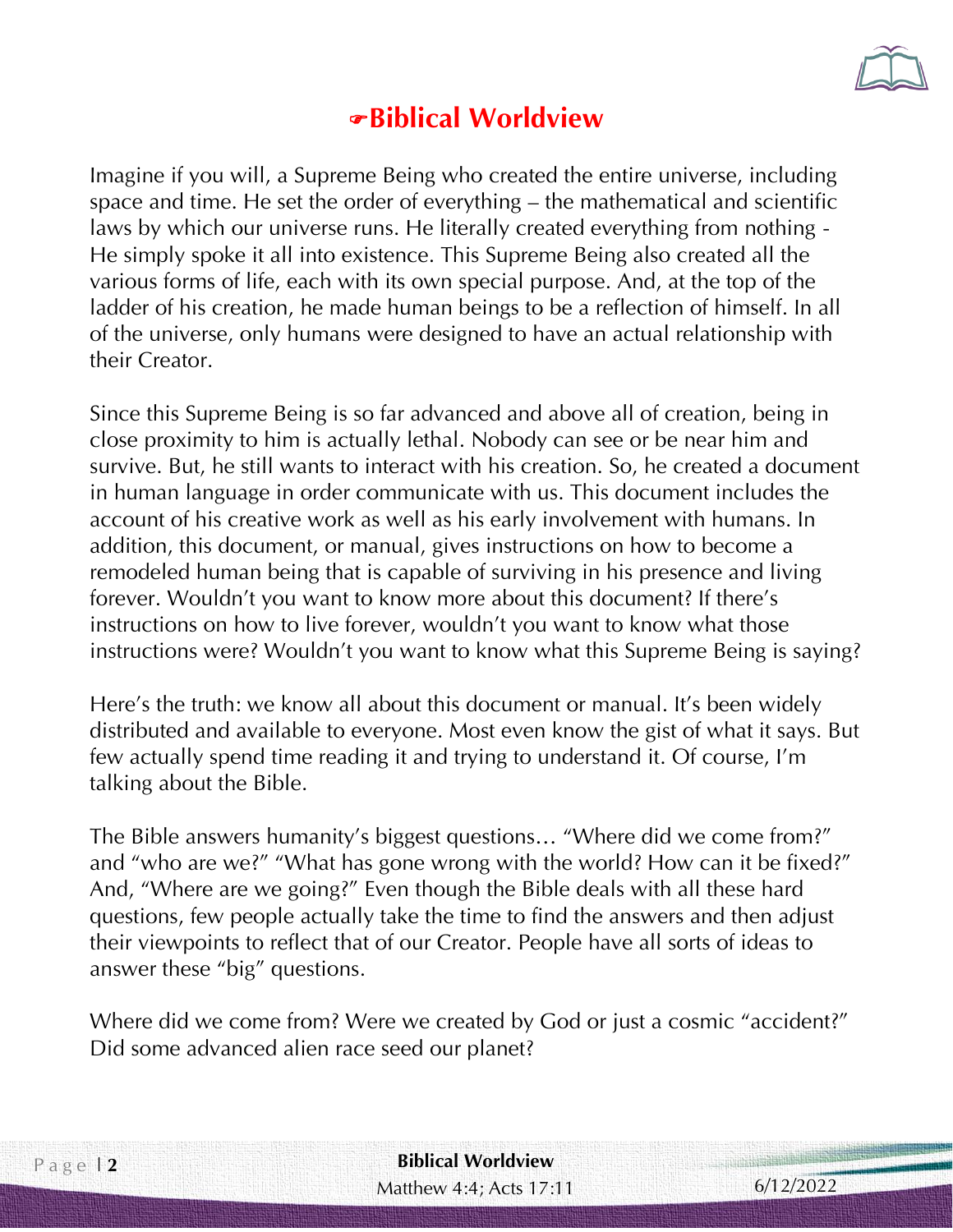

As to the problems in the world, many think we must look deeper within ourselves for some sort of ultimate link with the universe. Others say that we need the right political leaders who will make the world a better place. Still others think that people with certain viewpoints need to be eliminated and then the world will be better off.

And, where are we going? A lot of people think we are going nowhere, and when you die, that's it, you no longer exist. Some say that we get a second chance and are reborn in a future life and hopefully, it will be better than this one. Still others say that if we are good enough, when we die we can become gods of our own.

It's quite a mess out there, and in our modern world, most people have a mixture of a lot of various views and answers to these questions. In a survey conducted just last year (2021), **only 6% of Americans hold to a biblical worldview**. Even amongst pastors, who are charged with instructing people using the Creator's manual, the bible, only 37% hold to a biblical worldview. The vast majority of Americans believe in a hodgepodge of worldviews, with a little from this and little from that, with no real single coherent view of life in this world.

A worldview is basically the filter through which you experience, interpret, and respond to the world. It is, in essence, your decision-making filter. How you think about the world, and the answers to those "big" questions have a huge impact on how you behave.

Worldview is a combination of beliefs and behavior. You do what you believe. So, if you believe we are an accident, then ultimately nothing matters and you can just do whatever you want. If you believe that certain people can improve the world while others ruin it, then you will love some people and hate others. If you believe that when you die, that's it, there's nothing more, then you will want to go for the gusto and live your best life now. Who cares how it might affect anyone else?

How you think about the world and these "big" questions affects everything else in your life. If the ultimate Creator of the world gave us a document answering these questions, wouldn't it make sense to see what he has to say?

It's like the dinglehopper from the Little Mermaid. It is misunderstood and therefore, used improperly. But the difference is, the dinglehopper is just a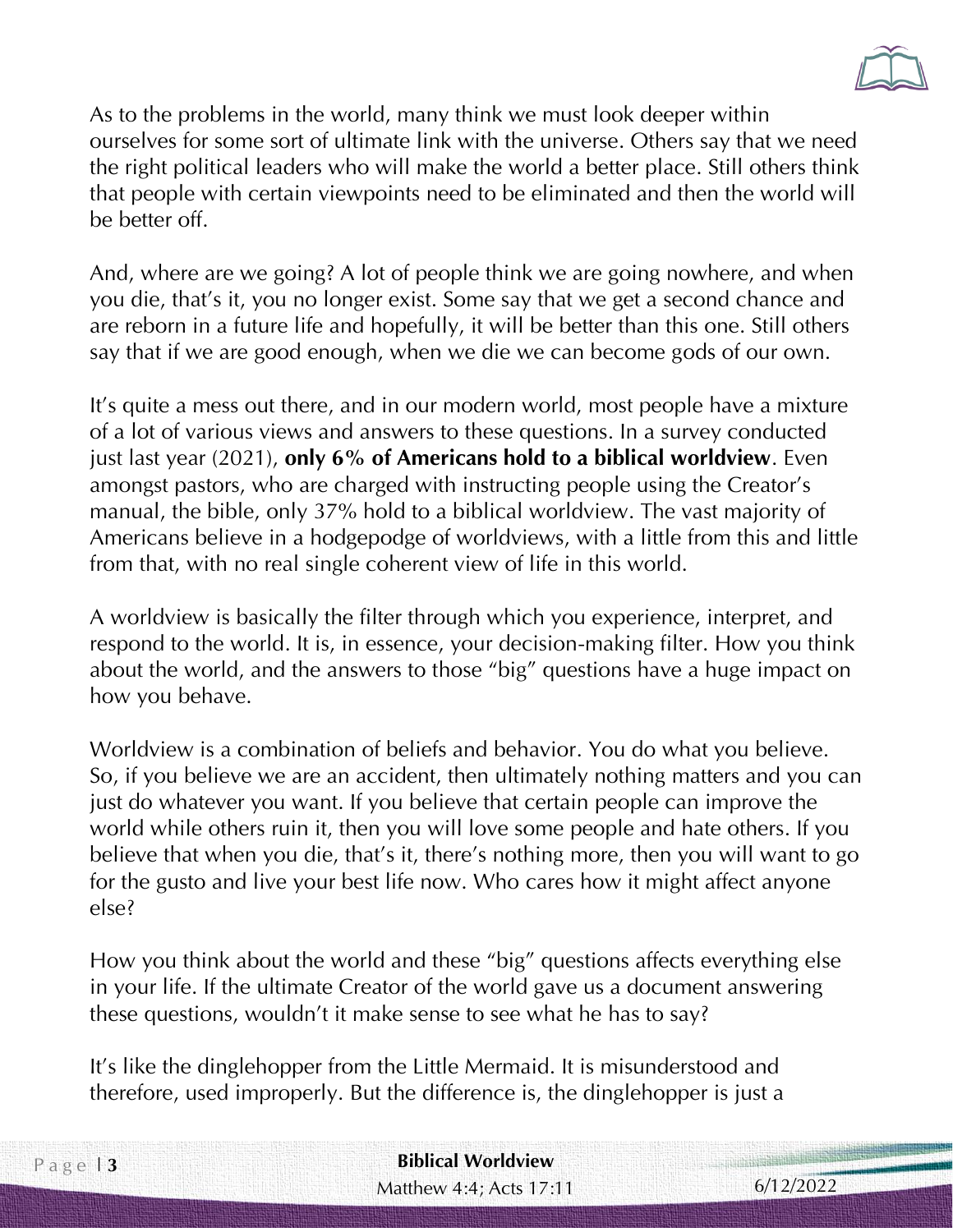

humorous illustration. In real life, there are actual, dangerous ramifications for misunderstanding and misusing things the Creator has designed.

The bible answers a lot of other questions too: marriage, family, parenting, work, friendship, etc. It also comments on a lot of issues: life and death, love and hate, war and peace, wealth and poverty, mercy and justice, pain and suffering, fear, leadership, government, time management, religion, sexuality, modesty, lawsuits, social status, use of money, use of alcohol, tattoos, witchcraft, etc.

It's alarming how many people, even so-called "Bible-believing Christians," make decisions on all of these things without even considering what the bible has to say about them. Here's what we believe about the bible here at OBC:

**"The Bible is the Word of God and has the right to command my belief and action."** In 2 Timothy 3:16-17 the Bible itself claims to be inspired by the Holy Spirit. This statement is either true or false. If it is false, then the Bible is ultimately irrelevant. However, if it is true, then the Bible is backed up by the authority of God himself.

**"The Bible is the Word of God and has the right to command my belief and action."** I want us to remember this statement and hold to it. When you have a decision to make, take the time to see what God has already said regarding it.

The B.I.B.L.E.

**If the Bible really is the Word of God, and if we agree that it has the right to command belief and action, then we had best know what it says. We had better be consulting it on life's decisions.** 

### **Consider it**

As I said, it's alarming how many Christians make life decisions without even considering what the bible has to say about them.

### **Joshua 1:8**

Do not let this Book of the Law depart from your mouth; **meditate on it** day and night, so that you may be careful to do everything written in it. Then you will be prosperous and successful.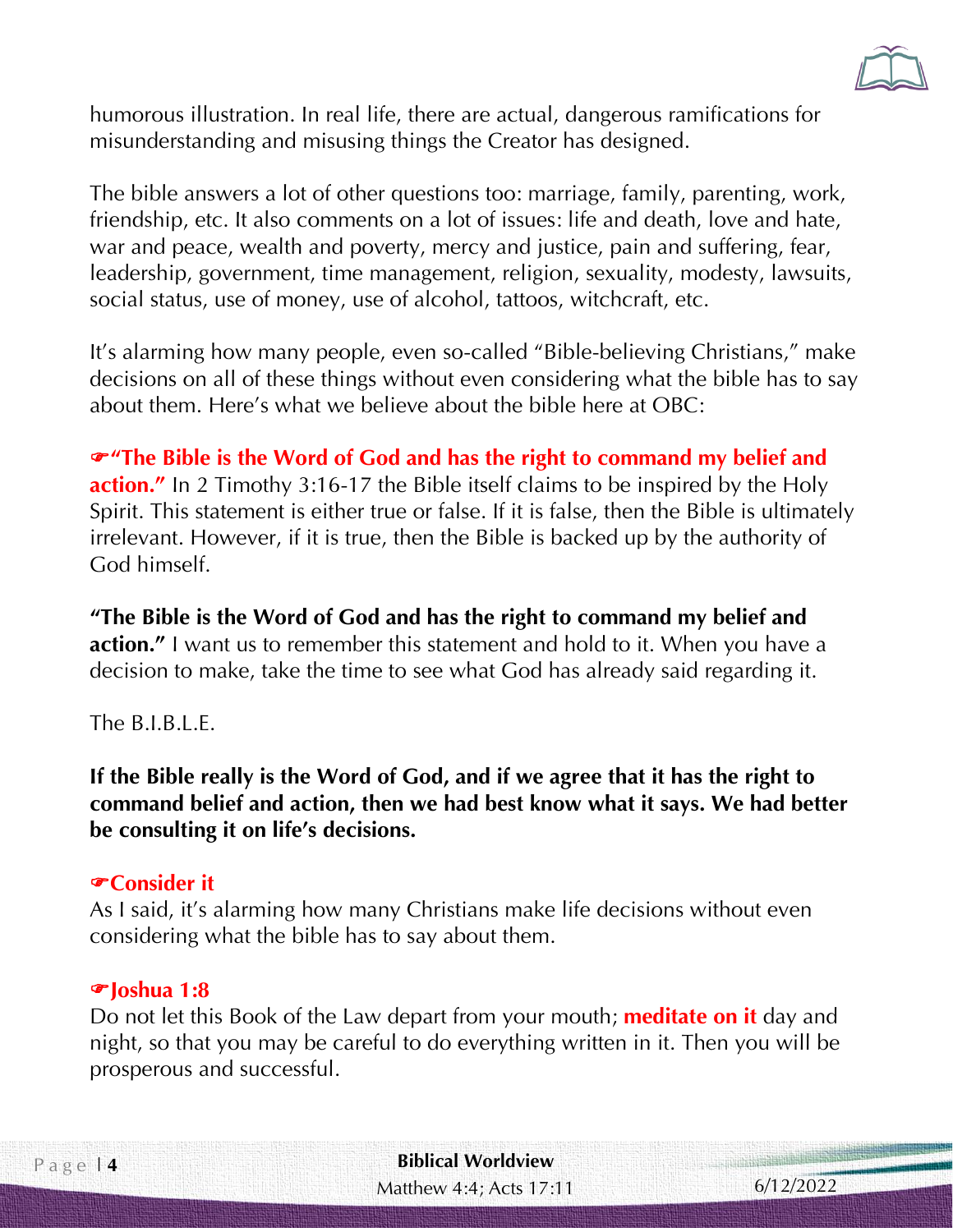

*God's Word is like a highway sign. You don't have to pay any attention to it if you don't care what happens to you*.

## **We need to apply the Word and put it into practice. How do we apply the Word to our lives? By asking these questions… look for the SPECK**

**S – Is there a sin for me to avoid?**

- **P – Is there a promise from God for me to claim?**
- **E – Is there an example for me to follow?**
- **C – Is there a command for me to obey?**
- **K – How can this increase my knowledge about God?**

## **Consume it**

## **Matthew 4:4**

Jesus answered, "It is written: 'Man does not live on bread alone, but on every word that comes from the mouth of God.'"

*The Bible is meant to be bread for our daily use, not just cake for special occasions.*

### **Every believer needs a daily quiet time.**

Quiet time is the definite time set aside each day for prayer and the study of God's Word. During this quiet time, you connect with God and get strength and wisdom for your day. Without it, it's like having a slice of bread once a week and eating nothing else in between. How healthy and strong would that make a person?

**The Acts 17:11**, the Bereans were commended as more noble than other believers because they **examined the scriptures every day**, not just once in a while.

*--Christian Johnson… A Bible that's falling apart probably belongs to someone who isn't.* 

*Every Christian should own a read Bible.*

## **Conform to it**

#### **James 1:22**

Do not merely listen to the word, and so deceive yourselves. **Do what it says**.

Matthew 4:4; Acts 17:11 P a g e | **5 Biblical Worldview**